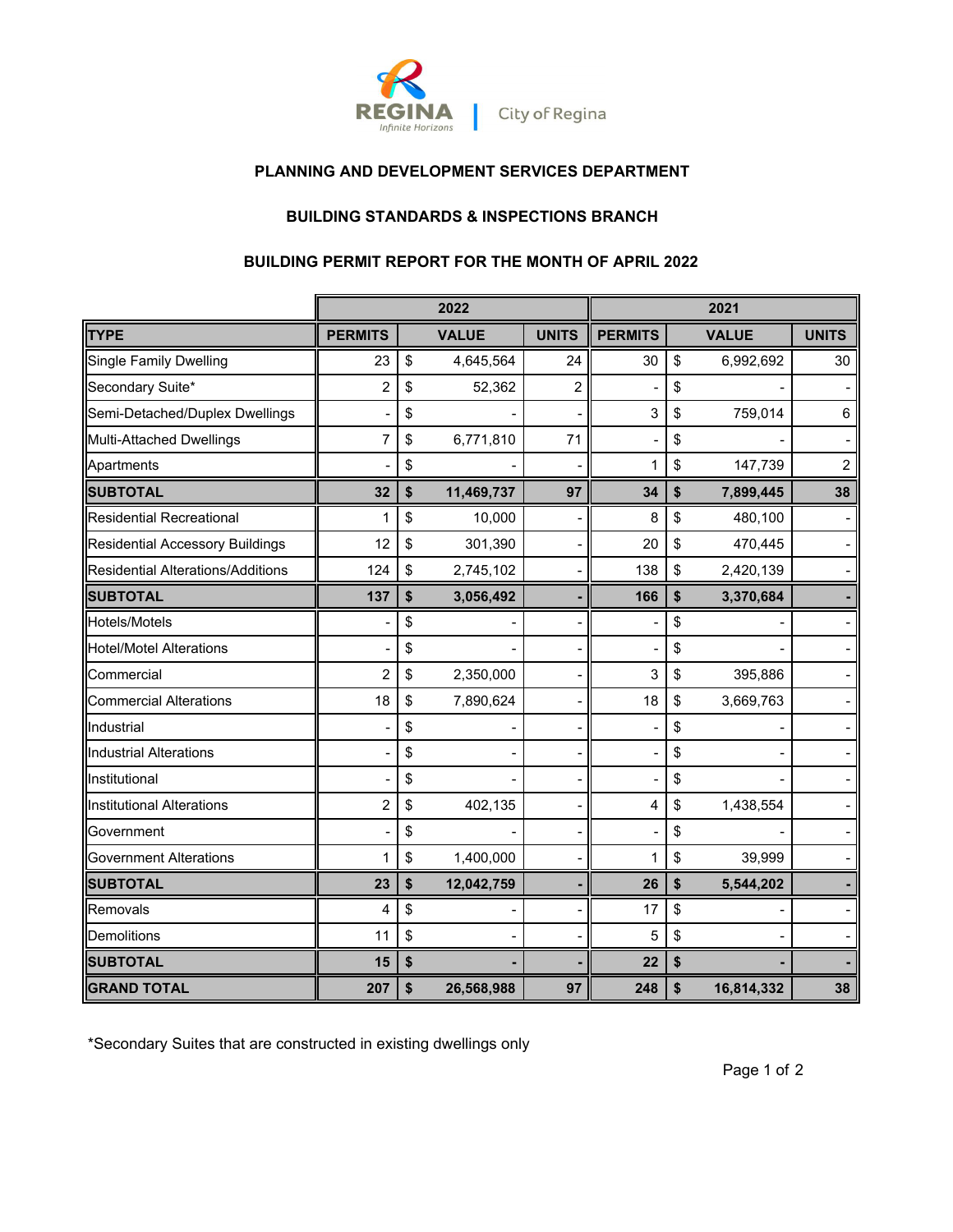

### **PLANNING AND DEVELOPMENT SERVICES DEPARTMENT**

### **BUILDING STANDARDS & INSPECTIONS BRANCH**

### **BUILDING PERMIT REPORT FOR THE MONTHS OF JANUARY - APRIL 30, 2022**

|                                        |                | 2022              |              | 2021           |    |              |              |
|----------------------------------------|----------------|-------------------|--------------|----------------|----|--------------|--------------|
| TYPE                                   | <b>PERMITS</b> | <b>VALUE</b>      | <b>UNITS</b> | <b>PERMITS</b> |    | <b>VALUE</b> | <b>UNITS</b> |
| <b>Single Family Dwelling</b>          | 110            | \$<br>24,371,419  | 115          | 95             | \$ | 21,737,983   | 106          |
| Secondary Suite*                       | 4              | \$<br>118,568     | 4            | $\overline{c}$ | \$ | 55,462       | 2            |
| Semi-Detached/Duplex Dwellings         | 5              | \$<br>1,721,994   | 10           | 4              | \$ | 1,126,298    | 8            |
| Multi-Attached Dwellings               | 24             | \$<br>18,993,225  | 157          | 8              | \$ | 3,509,846    | 22           |
| Apartments                             |                | \$                |              | 6              | \$ | 4,333,164    | 49           |
| <b>SUBTOTAL</b>                        | 143            | \$<br>45,205,206  | 286          | 115            | \$ | 30,762,752   | 187          |
| <b>Residential Recreational</b>        | 6              | \$<br>488,000     |              | 12             | \$ | 738,100      |              |
| <b>Residential Accessory Buildings</b> | 22             | \$<br>507,002     |              | 43             | \$ | 1,094,099    |              |
| Residential Alterations/Additions      | 375            | \$<br>7,952,195   | -            | 435            | \$ | 9,120,998    |              |
|                                        | 403            | \$<br>8,947,197   |              | 490            | \$ | 10,953,197   |              |
| Hotels/Motels                          |                | \$                |              |                | \$ |              |              |
| <b>Hotel/Motel Alterations</b>         | 1              | \$<br>160,000     |              |                | \$ |              |              |
| Commercial                             | 13             | \$<br>30,298,140  |              | 8              | \$ | 5,026,674    |              |
| <b>Commercial Alterations</b>          | 69             | \$<br>31,478,586  |              | 70             | \$ | 14,774,845   |              |
| Industrial                             |                | \$                |              |                | \$ | 400,000      |              |
| Industrial Alterations                 |                | \$                |              | $\overline{2}$ | \$ | 429,637      |              |
| Institutional                          | 3              | \$<br>44,777,347  |              |                | \$ |              |              |
| Institutional Alterations              | 9              | \$<br>4,590,264   |              | 12             | \$ | 4,201,554    |              |
| Government                             | 1              | \$                |              |                | \$ |              |              |
| <b>Government Alterations</b>          | 3              | \$<br>4,909,267   |              | 8              | \$ | 3,813,105    |              |
| <b>SUBTOTAL</b>                        | 99             | \$<br>116,213,603 |              | 100            | \$ | 28,645,815   |              |
| Removals                               | 12             | \$                |              | 23             | \$ |              |              |
| Demolitions                            | 23             | \$                |              | 25             | \$ |              |              |
| <b>SUBTOTAL</b>                        | 35             | \$                |              | 48             | \$ |              |              |
| <b>GRAND TOTAL</b>                     | 680            | \$<br>170,366,007 | 286          | 753            | \$ | 70,361,763   | 187          |

\*Secondary Suites that are constructed in existing dwellings only

Page 2 of 2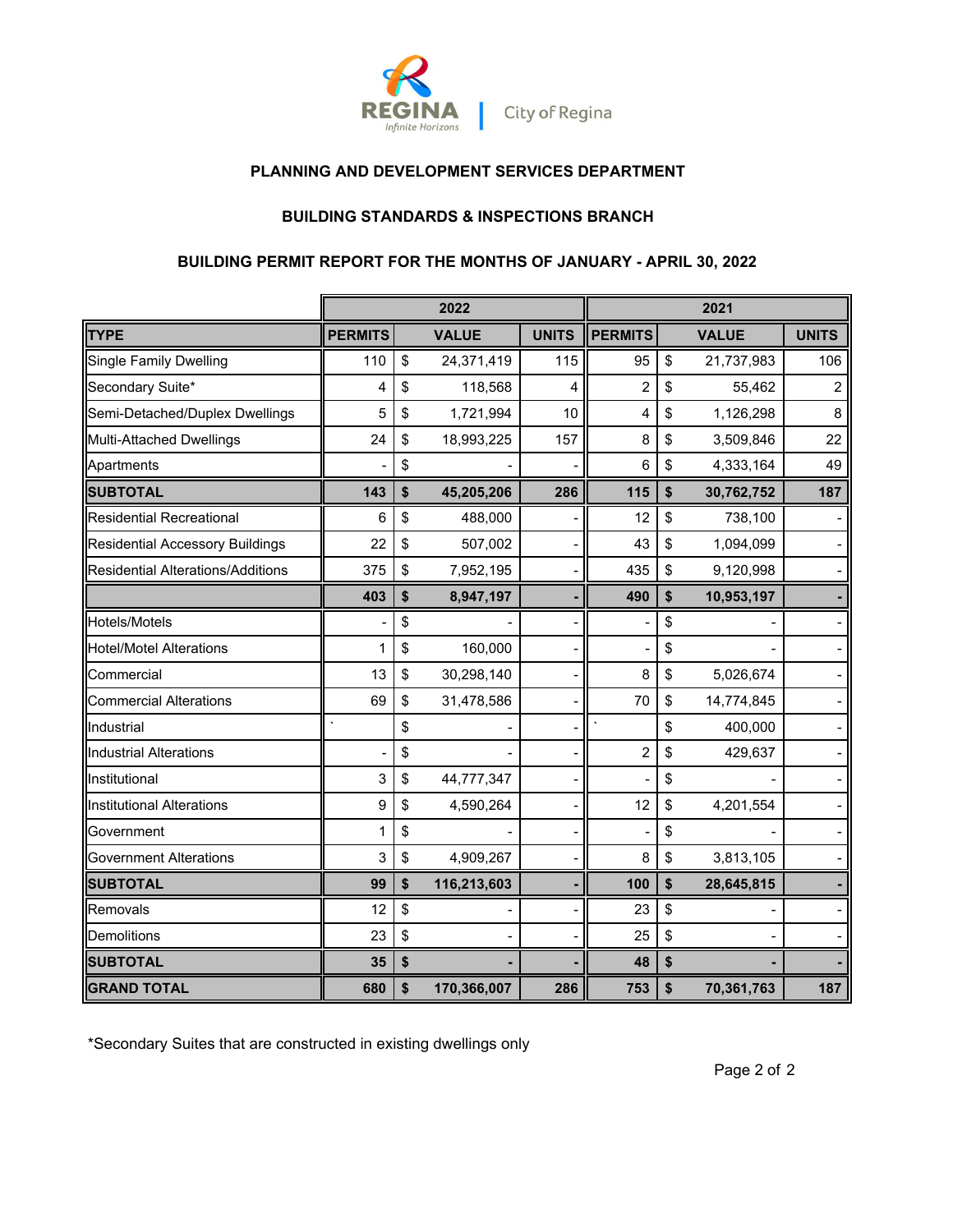#### **BUILDING PERMITS LARGER THAN \$1,000,000 ISSUED IN 2022**

| Jan-22                                      |                                            |                                                    |              |  |  |  |  |  |  |
|---------------------------------------------|--------------------------------------------|----------------------------------------------------|--------------|--|--|--|--|--|--|
| <b>NOT YET DETERMINED</b>                   | 2941 LAKEVIEW AVENUE                       | <b>NEW CONSTRUCTION</b><br><b>JOINT-USE SCHOOL</b> | \$33,737,000 |  |  |  |  |  |  |
| PCL CONSTRUCTION<br>RESOURCES INC.          | 2025 VICTORIA AVENUE                       | <b>ALTERATION</b><br>OFFICE BUILDING               | \$5,250,000  |  |  |  |  |  |  |
| PCL CONSTRUCTION                            | 2025 VICTORIA AVENUE                       | <b>ALTERATION</b><br>OFFICE BUILDING               | \$4,944,156  |  |  |  |  |  |  |
| NOT YET DETERMINED                          | 4500 GORDON ROAD                           | <b>ALTERATION</b><br><b>RETAIL BUILDING</b>        | \$3,000,000  |  |  |  |  |  |  |
| <b>KIM CONSTRUCTION</b>                     | 7900 RITTER AVENUE                         | <b>ALTERATION</b><br><b>DETENTION CENTER</b>       | \$2,509,267  |  |  |  |  |  |  |
| QUOREX CONSTRUCTION                         | 2133 1ST AVENUE                            | <b>NEW CONSTRUCTION</b><br><b>WAREHOUSE</b>        | \$1,858,140  |  |  |  |  |  |  |
| NOT YET DETERMINED                          | 4150 ALBERT STREET                         | <b>ALTERATION</b><br><b>RETAIL BUILDING</b>        | \$1,675,000  |  |  |  |  |  |  |
|                                             | Feb-22                                     |                                                    |              |  |  |  |  |  |  |
| NOT YET DETERMINED                          | 4900 PARLIAMENT AVENUE                     | <b>NEW CONSTRUCTION</b><br>ANIMAL HUMAINE FACILITY | \$21,000,000 |  |  |  |  |  |  |
| LEDCOR CONSTRUCTION                         | 4400 4TH AVENUE                            | <b>NEW CONSTRUCTION</b><br><b>RETAIL BUILDING</b>  | \$2,380,000  |  |  |  |  |  |  |
| LEDCOR CONSTRUCTION LTD.                    | 628 VICTORIA AVENUE                        | <b>ADDITION</b><br><b>VETERINARY CLINIC</b>        | \$1,240,347  |  |  |  |  |  |  |
| <b>AVANA DEVELOPMENTS</b>                   | 1735 E VICTORIA AVENUE                     | <b>NEW CONSTRUCTION</b><br>OFFICE BUILDING         | \$1,200,000  |  |  |  |  |  |  |
| PACESETTER NEW HOMES LTD 7952 LENTIL AVENUE |                                            | NEW CONSTRUCTION<br><b>4 UNIT TOWNHOUSE</b>        | \$1,000,000  |  |  |  |  |  |  |
|                                             | <b>Mar-22</b>                              |                                                    |              |  |  |  |  |  |  |
| NOT YET DETERMINED                          | 1350 ALBERT STREET                         | <b>NEW FOUNDATION</b><br><b>HEALTH CLINIC</b>      | \$9,800,000  |  |  |  |  |  |  |
| <b>GRAHAM CONSTRUCTION</b>                  | 1700 ELPHINSTONE STREET, Unit:H ALTERATION | <b>DISTILLERY</b>                                  | \$4,305,909  |  |  |  |  |  |  |
| NOT YET DETERMINED                          | 3801 ALBERT STREET                         | <b>ALTERATION</b><br><b>DAYCARE FACILITY</b>       | \$3,475,000  |  |  |  |  |  |  |
| NOT YET DETERMINED                          | 5826 ROCHDALE BOULEVARD                    | <b>NEW CONSTRUCTION</b><br><b>CARWASH</b>          | \$1,500,000  |  |  |  |  |  |  |
| DAYTONA HOMES REGINA LTD                    | 3075 TROMBLEY STREET                       | <b>NEW CONSTRUCTION</b><br>4 UNIT TOWNHOUSE        | \$1,200,000  |  |  |  |  |  |  |